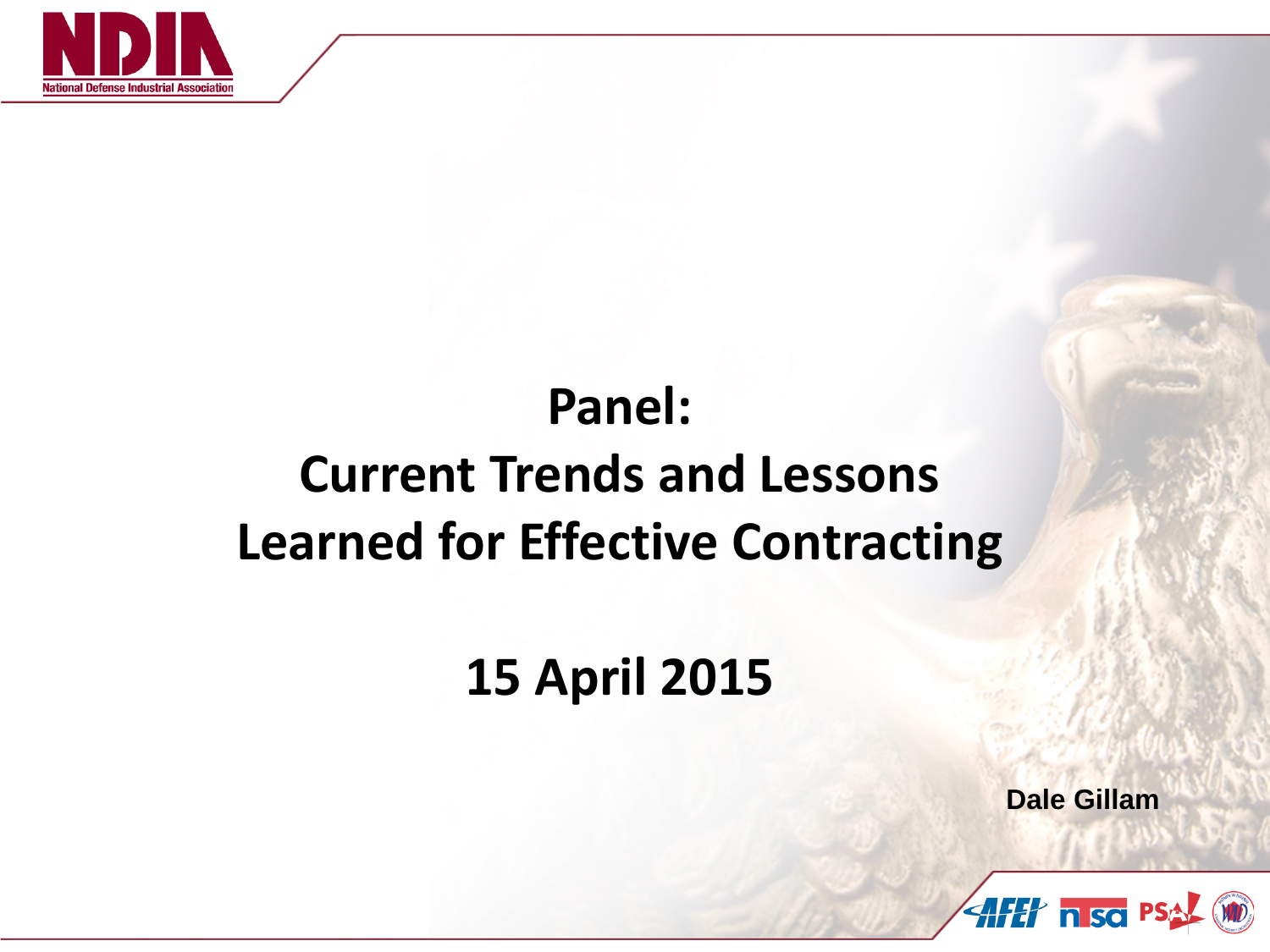

#### Disclaimer on Comments by Panel

• **Please read all instructions and warnings before use. Must be 18 years of age or older to proceed further. Enter at your own risk. Do not enter. Stop here on red. Hostess will seat you. Void where prohibited by law. Some assembly required. This is a test of the emergency broadcast system - this is ONLY A TEST! List each check separately by bank number. Batteries not included. Contents may settle during shipment. Any resemblance to persons living or dead is purely coincidental. Use only as directed. For indoor or outdoor use only. Wearing of this garment does not enable you to fly. We make no other warranties, expressed or implied. Do not use while operating a motor vehicle or heavy equipment. Postage will be paid by addressee.**  Postal service will not deliver mail without postage. No postage necessary if mailed in the United States. Subject to CAB approval. This is not an offer to sell securities. May be too intense for some viewers. See other side for additional listings. This product is meant for educational purposes only. For recreational use only. For office use only. For entertainment purposes **only. Only 1 winner per household. Do not disturb. All models are over 18 years of age. Apply only to infected areas. If condition persists, consult your physician. Take two of these and call me in the morning. An apple a day keeps the doctor away. Now with new plastic applicator. High altitude directions-increase cook time by 10 minutes. This is not an attorney advertisement or referal service. No user-serviceable parts inside. Website contains small parts and is not intended for use by children under the age of eighteen. This compact disc was originally recorded on analog equipment. Freshest if eaten before date on carton. Times are approximate. Do not disturb. Simulated picture. Please remain seated until the ride comes to a complete stop. Return your seatback and tray table to their normal upright position. Your seat cushion can be used as a flotation device. In the event of decreased air pressure, oxygen masks will**  pop out of the top of your monitor. The call you have made requires a 20 cent deposit. Breaking seal constitutes acceptance of agreement. For off-road use only. Do not block intersection. **No tresspassing. No stopping or standing. Don't even think about parking here. No parking when road is snow covered. As seen on TV. One size fits all. Product will be hot after heating. Do not iron clothes on body. Remove clothing before distributing in washing machine. Do not use while sleeping. Do not use on food. Many suitcases look alike. Contains a substantial amount of non-Tobacco ingredients. Colors may fade. Insert this end first. We have sent the forms which seem right for you. This page made from 100% recycled electrons. Slippery when wet. No**  substitutions allowed. For a limited time only, Void where prohibited, taxed, or otherwise restricted, Caveat emptor, Provided "as-is" without warranty, Reader assumes full responsibility, We are an equal opportunity employer. No shoes, no shirt, no service. Quantities are limited while supplies last. If any defects are discovered, do not attempt to fix them yourself, but return **to an authorized service center. Read at your own risk. Parental advisory - explicit lyrics. Text may contain explicit materials some readers may find objectionable, parental guidance is**  advised. Keep away from sunlight. Keep away from pets and small children. Limit one per family please. No money down. No purchase necessary. Not affiliated with the American Red **Cross. Drop in any mailbox. Edited for television. Keep cool. Process promptly. Return to sender, no forwarding order on file, unable to forward. Not responsible for direct, indirect, incidental or consequential damages resulting from any defect, error or failure to perform. Webmaster is also not responsible for items left, lost or stolen. At participating locations only. Sold by weight, not by volume. Penalty for private use. See label for sequence. This web site rated 'R' for Mature audiences. Do not take with alcohol. Sealed for your protection - do not use if safety seal is broken. Substantial penalty for early withdrawal. Do not write below this line. Falling rock. Use seatbelts even with airbags. Do not stop on railroad tracks. Lost ticket pays maximum rate. Your canceled check is your receipt. Add toner. Place stamp here. Avoid contact with skin. Sanitized for your protection. Employees must wash hands before returning to**  work. Caution, coffee is served HOT. Be sure each item is properly endorsed. Sign here without admitting guilt. Slightly higher west of the Mississippi. Employees and their families are not **eligible. Beware of dog. Contestants have been briefed on some questions before the show. Filmed in front of a live, studio audience. Call now to ensure prompt delivery. Leave off the last**  S for savings. Calls may be monitored for quality assurance or training purposes. Please make your selections from the following menu. All representatives are still busy assisting other callers. Please stay on the line and a representative will be with you when they feel the need. Please call back during our normal business hours. You must be present to win. Winners **need not be present to win. No passes accepted for this engagement. Do not use this product with a petroleum based lubricant. No animals were harmed in the preparation of this web site; only humans. This web page contains no CFCs. Discontinue use if nausea or dizziness occurs. Shading within a garment may occur. Use only in a well-ventilated area. Keep away from fire**  or flames. No soliciting. Bridge freezes before road surface. Stop, get ticket. Right lane must turn right. Left lane must turn left. Middle lane must make up their damn minds. This site runs **on unleaded fuel only. Objects in mirror may be closer than they appear. Buses and carpools with two or more people only. No hitchhiking. Components may be hot. Silica gel - do not eat.**  Not to be used in conjunction with any other offer. Details on reverse side. Shoplifters will be prosecuted to the fullest extent of the law. We reserve the right to check all bags, coats & **personal belongings upon exiting this page. Recycle. Fragile - handle with care. This side up. No jumping or diving. No running by the pool. Register has less than \$50 after dark. Driver does not carry cash. No swimming unless lifeguard is present. Swim at your own risk! Please do not wade in fountain. Guaranteed low prices. Not transferable. Actual size not shown.**  Contents under pressure. Do not intentionally inhale vapors. Replace with same type. Approved for veterans. Please be kind, rewind. Booths for two or more. Check here if tax deductible. **Action figures sold separately. No preservatives added. Some equipment shown is optional. Price does not include tax. Do not remove any HTML tags under penalty of law. Hand wash only - tumble dry on low heat. No Canadian coins. Short circuit may cause fire. No more than 3 transactions per car. Not recommended for small children. Prerecorded for this time zone.**  Reproduction strictly prohibited. No alcohol, dogs or horses. Not for resale. List at least two alternate dates. Blackout dates may apply. Viewing by pregnant women may result in fetal **injury, premature birth and low birth weight. First pull up, then pull down. Insert Tab A into Slot B. Call toll free number before digging. This space (\_\_\_\_\_\_\_\_\_\_\_\_) intentionally left blank. Some of the trademarks mentioned in this product appear for identification purposes only. Record additional transactions on back of previous stub. Unix is a registered trademark of AT&T.**  Do not fold, spindle or mutilate. No transfers issued until the bus comes to a complete stop. Doors do not rebound or bounce back. Your mileage may vary. This article does not reflect the **thoughts or opinions of either myself, my company, my friends, or my cat. Don't quote me on that. Don't quote me on anything. All rights reserved. Patent pending. For external use only. Avoid extreme temperatures. Avoid contact with eyes and skin. Do not puncture, incinerate, or store above 120 degrees Fahrenheit. Do not place near a magnetic source. Smoking could be hazardous to your health. Cigarette Smoke Contains Carbon Monoxide. Smoking Causes Lung Cancer, Heart Disease, Emphysema. The best safeguard, second only to abstinence, is the**  use of a condom. No salt, MSG, artificial color or flavoring added. If ingested, induce vomiting. Ribbed for her pleasure. Offer valid only at participating locations. Slightly higher west of the Rockies. Allow four to six weeks for delivery. You may distribute this article freely, but may not make a profit from it. Actual cash value of this website is 1/1000th of a cent. Listen to your mom. Eat your veggies. Wear your seatbelt. Don't take candy from strangers... or strange people... or anyone really. Illustrations are slightly enlarged to show detail. If something offends you, lighten up, get a life and move on. This list was current at the time of printing. Terms are subject to change without notice. All decisions are final! This supersedes all previous notices. **Disclaimer does not cover misuse, accident, lightning, flood, tornado, tsunami, volcanic eruption, earthquake, hurricanes, or other acts of God, neglect, damage from improper use,**  incorrect line voltage, unauthorized use, unauthorized repair, improper installation, typos, broken antenna or marred cabinet, missing or altered serial numbers, electromagnetic radiation **from nuclear blasts, sonic boom vibrations, customer adjustments that are not covered in this list, and incidents owing to an airplane crash, ship sinking or taking on water, motor vehicle**  crashing, dropping the item, falling rocks, leaky roof, broken glass, disk failure, accidental file deletions, mud slides, forest fire, hitting of a deer, milk coming out of your nose due to

**laughing while drinking, or projectiles, which can include, but are not limited to, arrows, bullet shots, BBs, shrapnel, lasers, napalm, torpedoes, emissions of X-rays, Alpha, Beta and Gamma rays, knives, stones, etc. This disclaimer may not be copied or reproduced in any form without the expressed written consent of whoever I stole it from.** 2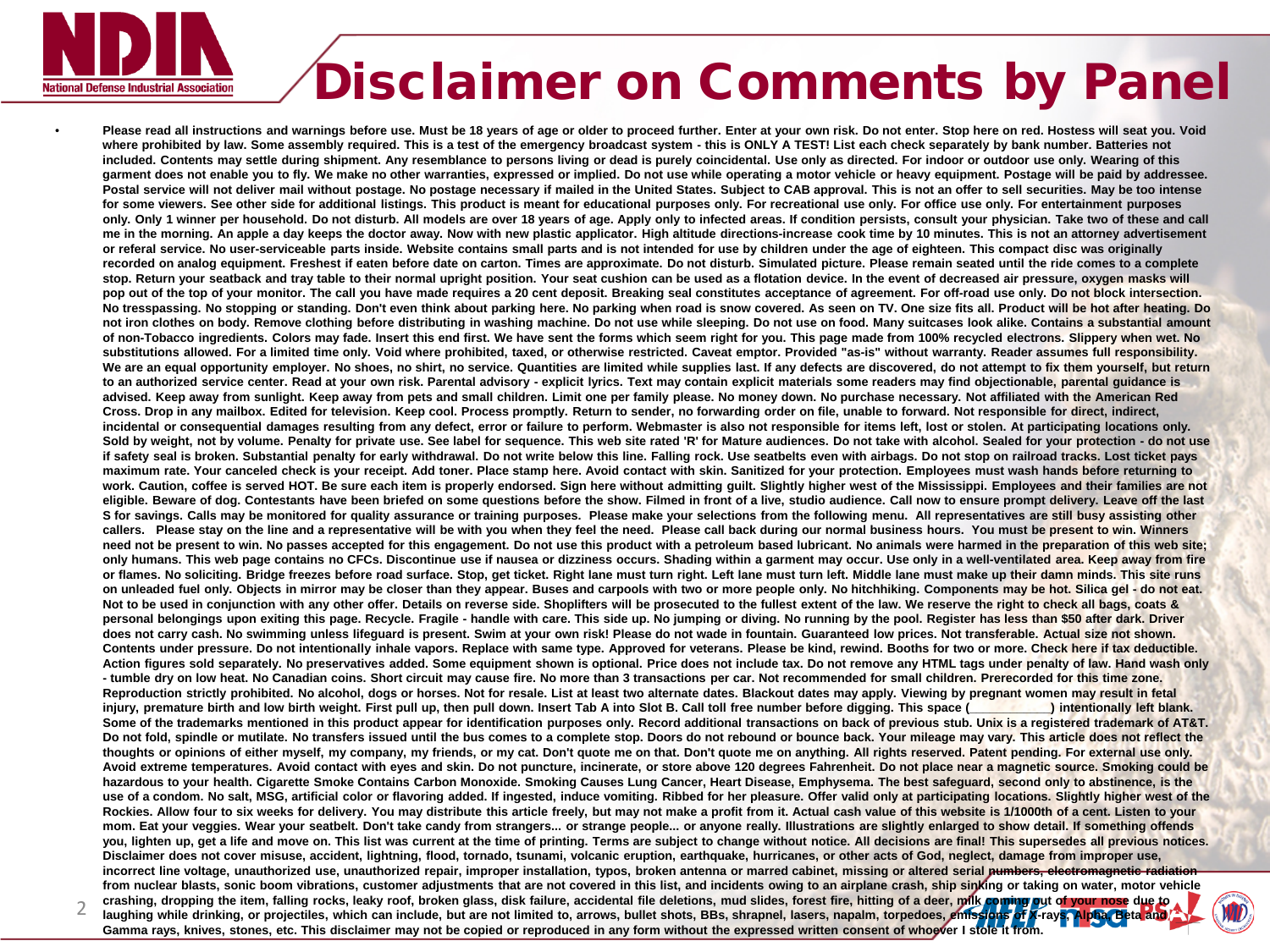

# Context Shared Yesterday

- **Contracting Officer (CO) Workforce:**
	- 40% have less than five years of experience
	- Very young and inexperienced
	- New COs are still being trained in the old system and processes
- **PSC's 2014 Acquisition Policy Survey highlights worrying trends:**
	- While technical/program workforces prioritize innovation, acquisition leadership ranks innovation as the 5th out of 6 priorities
	- Two-thirds of acquisition leadership do not see LPTA as a problem. Yet many doubt their organization's ability to correctly define requirements.

**Insight shared by Stan Soloway, Professional Services Council**

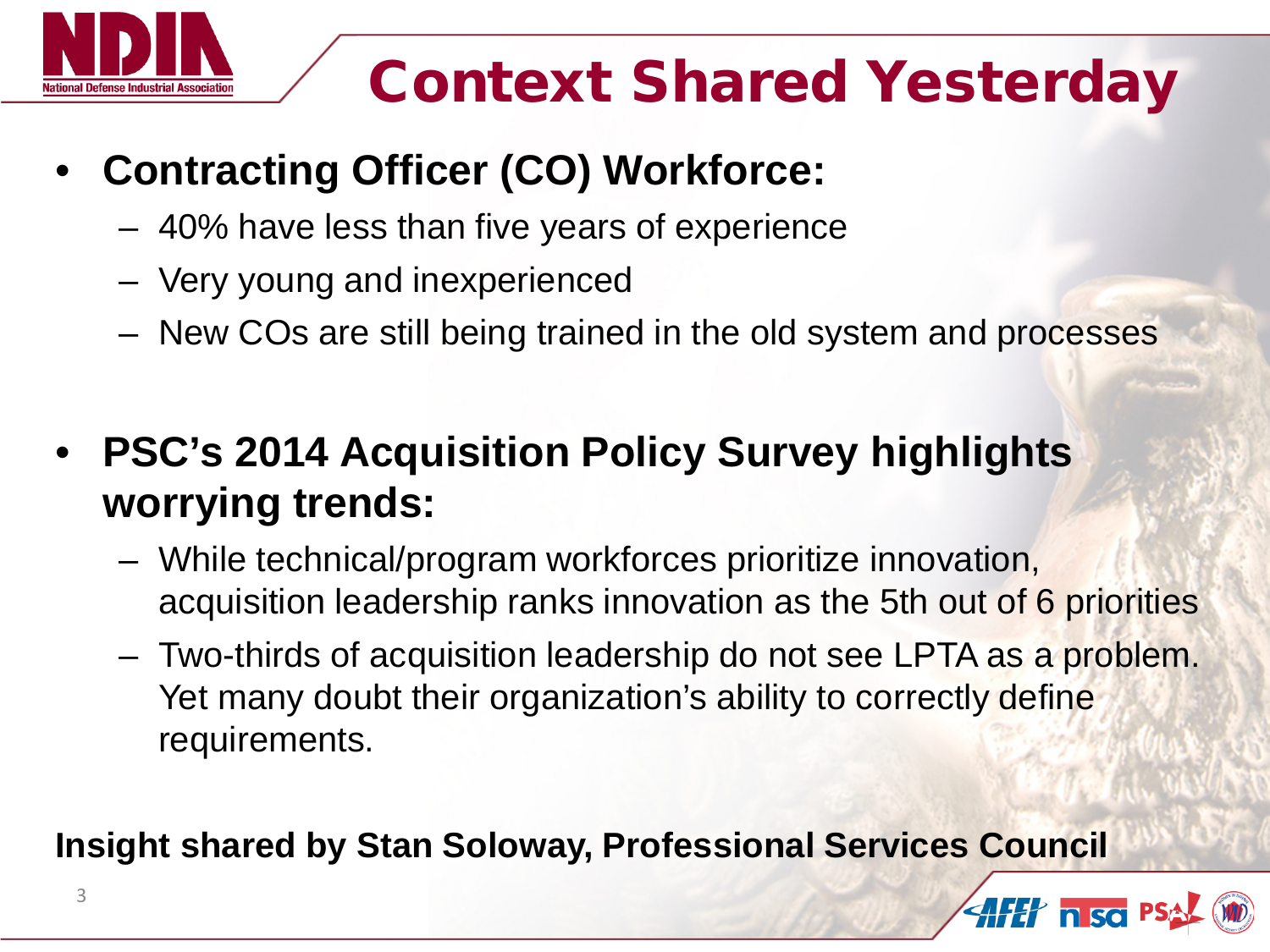

### Event is Fourth in an On-going Series

- **1st - EVM Training for Contracts Managers – 4/15/14**
- **2nd - NCMA hosted Contracting Panel at IPMW – 11/4/14**
- **3rd - EVM Training for Contracts Managers – 3/31/15**
- **4th - NCMA hosted Contracting Panel at IPMD – 4/15/15**
- **5th - NCMA hosting a Contracting Panel at EVM World 5/28**
- **6th - Contracting for Integrated Program Management – 6/23**
	- Special Guest Speaker: Gordon Kranz, Deputy Director, EVM, PARCA
	- [http://www.ncmatysons.org/index.php/training/scheduled](http://www.ncmatysons.org/index.php/training/scheduled-training/event/98/June-2015---Hot-Topic-Informational-and-Educational-Seminar/Dinner-Meeting)[training/event/98/June-2015---Hot-Topic-Informational-and-Educational-](http://www.ncmatysons.org/index.php/training/scheduled-training/event/98/June-2015---Hot-Topic-Informational-and-Educational-Seminar/Dinner-Meeting)[Seminar/Dinner-Meeting](http://www.ncmatysons.org/index.php/training/scheduled-training/event/98/June-2015---Hot-Topic-Informational-and-Educational-Seminar/Dinner-Meeting)
- **7th - Surviving Today's EVMS Environment for Contracting Officers** <sup>4</sup> **- NCMA World Congress – 7/29AFET n so PS**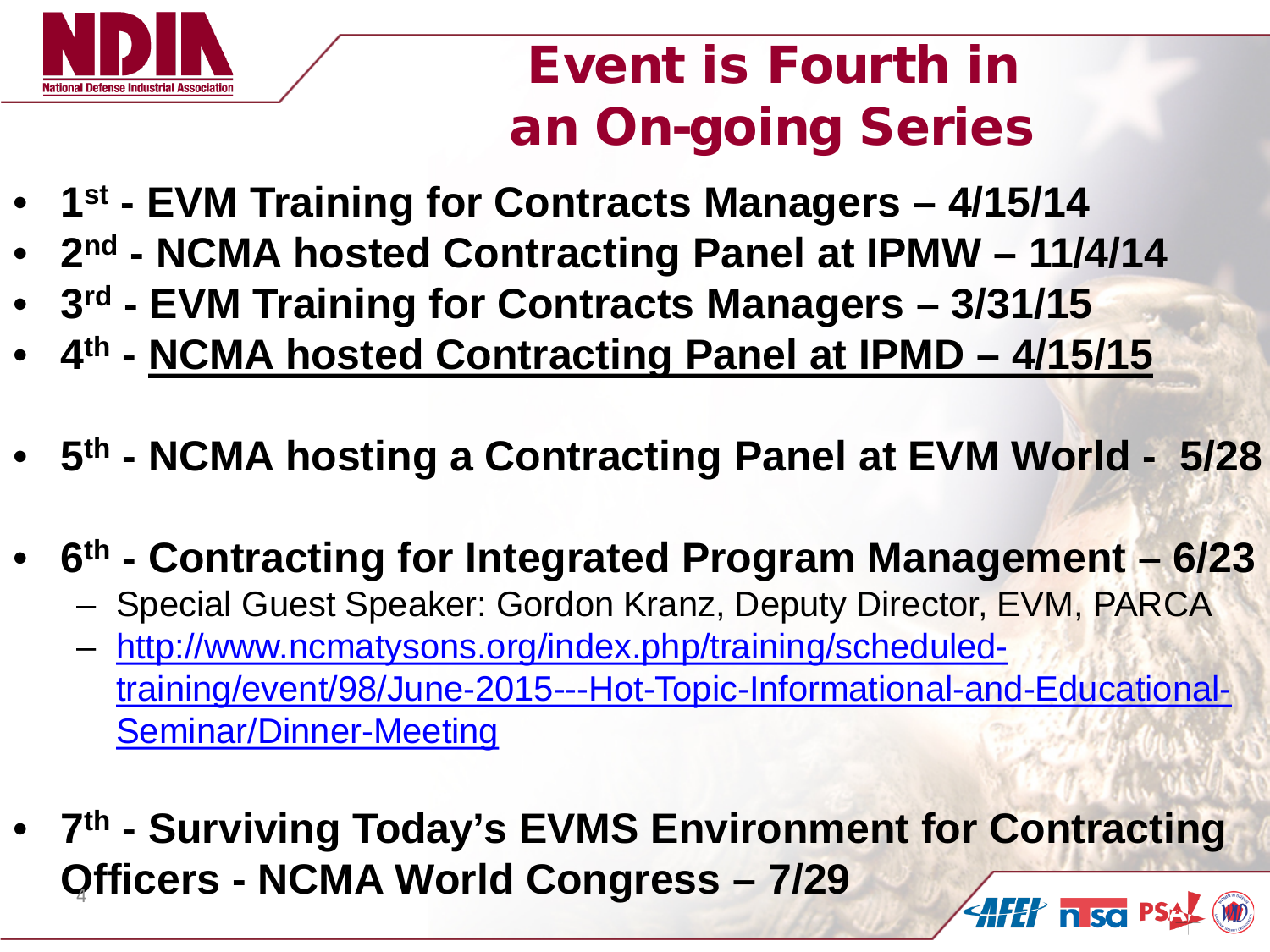

# Example Panel Topics

- **Bid to win vs. bid to execute**
- **FPIF vs. FFP**
- **Budget vs. funding**
- **Do people on the front lines of project execution understand EVMS?**
- **Aligning stakeholder expectations**
- **Government policy vs. contract requirements**
- **DoD contracting on GSA vehicles**
- **Authorized Unpriced Work (AUW) and Not to Exceed (NTE)**
- **Prime vs. subcontractor's requirements and execution**
- **Getting the number of CDRLS Right**
- **Other Business Systems**